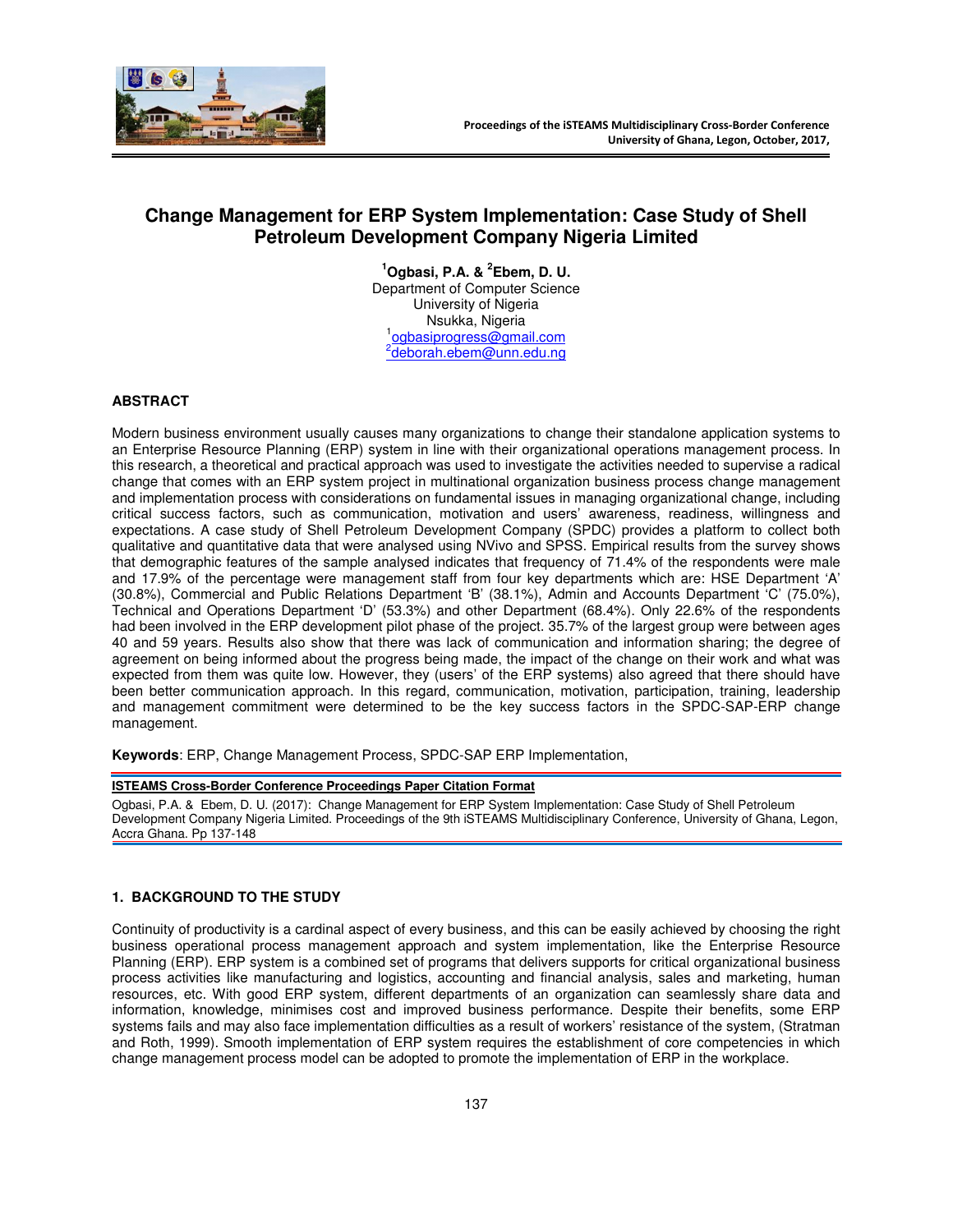

In most organizational change management process, mainly more than one variable; e.g. organizational structure, tools, procedures, responsibilities, projects change at the same time. For instance, many organizations have shifted from standalone software applications to company-wide solutions called Enterprise Systems (ES) such as ERP systems (Dong, 2014) and System Applications and Products (SAP) as a typical example of ERP (Hall, 2016), that integrates business processes across the organization and standardize methods for data input and retrieval (Dong, 2014). Some authors are of the view that implementing these systems is not an issue of alteration of an already existing software systems; it is closely related with 'organizational revolution' (Bingi, Sharma and Godla, 1999). It affects people's work, responsibilities and it may bring about change in organizational structure. If the organization is complex, it can create turbulence which makes it even harder to perform a smooth implementation or to transform the operations and structure successfully. A good response to this kind of turbulent situation can be given through a comprehensive and strategically planned change management approach.

Change management comprises many aspects such as analyzing the organizational effectiveness and revealing the required changes to achieve better performance, and determining the steps to be followed by the system stakeholders for a successful change implementation (Hayes, 2007). It is usually not an easy process; there is no generalized approach to change management. In fact, sometimes a successful change requires more than what is defined as change management, i.e. an appropriate strategy, competence (including personnel with skills to adapt the change) and structure including organizational tools (Carter, 2008). Managing change involves understanding the drivers of the change and developing strategies to control both external and internal impacts on the organization while taking account of human factors; particularly attitudes and behaviors of people involved and organizational policies. Change has to do with the human being, and sometimes great effort must be spent on changing the values that people have internalized. When there is a change within the organization it may affect their behavior, shared beliefs, the way they do their jobs or the rules that shape mental models. Shared mental models are a part of organizational culture (Hayes, 2007), so to achieve the desired result it is important to consider human factors and organizational policies.

Presently, most large organizations like Shell Petroleum Development Company (SPDC) are changing their business process management from multiple standalone applications to a single sharable integrated business management system, like the ERP. A smooth transition from the use of present applications to a new system is often a major challenge for implementing new business process management system that ensures continual usage for business efficiency. This study involves a theoretical and practical approach to the activities needed to manage change that comes with an IT project (like the SPDC – ERP system development and implementation process). The focus will mainly be on SPDC-ERP change management process and fundamental issues in managing organizational change, including critical success factors, such as communication, motivation and users' awareness, readiness and willingness.

#### **1.2 Aim and Objectives of the Research**

The aim of this work is to use qualitative data analysis method to investigate and describe a transition process for successful ERP implementation for multinational organization. In this study, we consider SPDC Nigeria Limited with respect to how ideas and strategies together could play major role to overcome workers' resistance to ERP systems implementation. We attempt to:

- Investigate business process change management stages from both the process (i.e procedure) and people (i.e employee) aspects, which includes; awareness, willingness to change, expectations, proper communication, motivational approaches and other critical success factors.
- Examine and determine how good it is while managing the change procedure for improvement of the business overall process.
- Proffer a change management best practice procedure that can serve as a model for ERP implantation in an organization.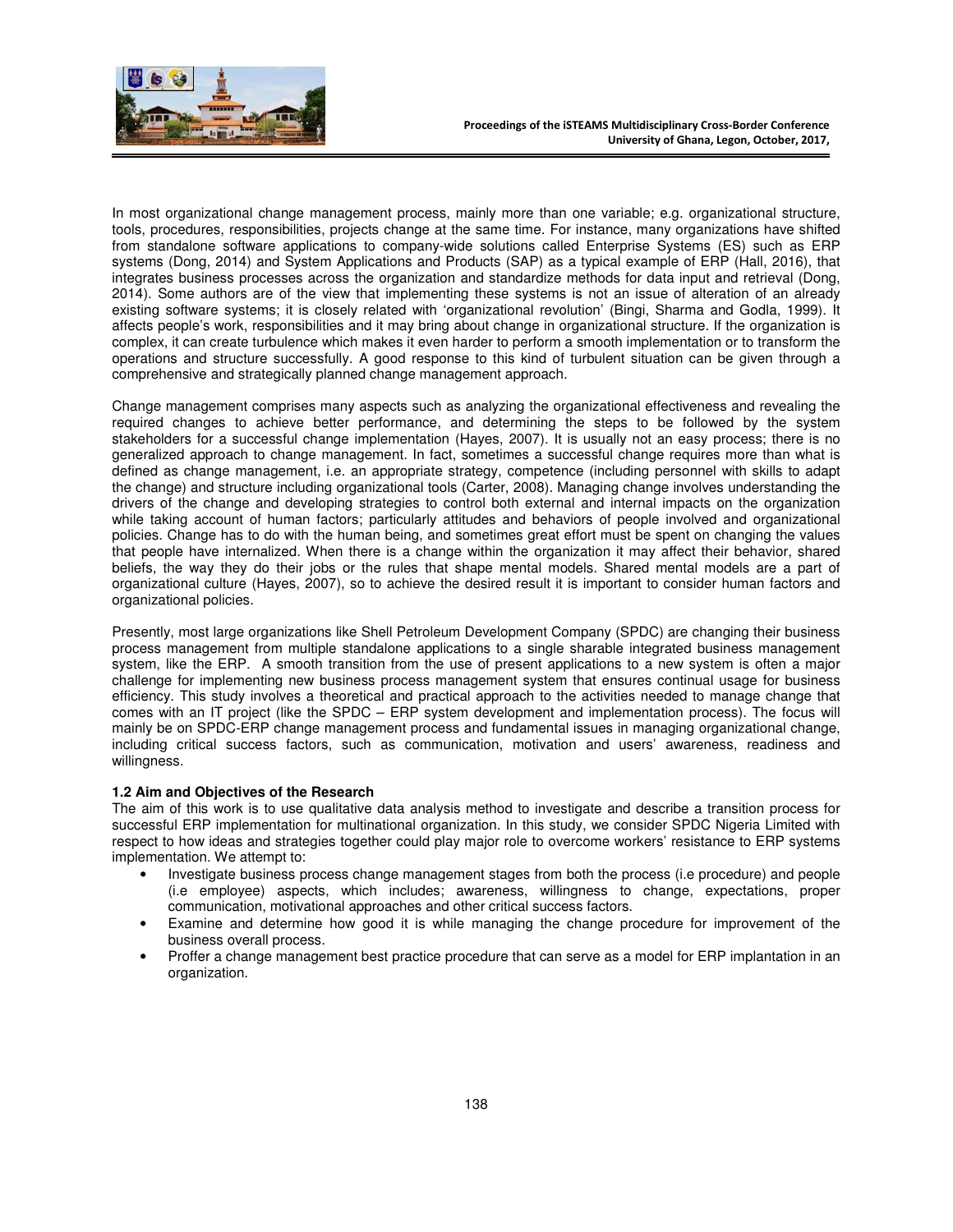



**Figure 1: The ERP Process Analysis** 

## **1.3 Research Questions**

In line with the objectives stated above, the main research questions guiding the study are:

- 1. How mature is the SPDC organization change management procedure followed during the ERP development process?
- 2. How is employees' approach towards change to the new ERP system, including their expectations, awareness, readiness, willingness and aptitude to change?
- 3. What are the significant factors that can have impact on the success of the ERP system implementation?
	- a) What should be the proper communication approach during change management process?
		- b) What should be the proper motivation approach?
		- a. What are the other major success factors?

## **1.4 Case Study Description**

A case study is an empirical analysis that investigates a phenomenon within a real-life context to offer solutions to challenging issues; (Yin 2013) covers all aspects of the case study method – from problem definition, design and data collection, to data analysis and composition and reporting. Case studies rely more on qualitative and statistical analysis over a large number of instances to connect cause and effect. In systems analysis, they are particularly suited to studies in which the researcher has little control over the key variables (Easterbrook et al. 2016).

In line with the research objectives, this research work was carried out in a multinational organization, the SPDC Nigeria Limited. SPDC has decided to shift from standalone applications to company wide solutions integrating their core business management process and operations. In line with SPDC business requirements, the company have designed and deployed an ERP system that is expected to integrate the business process across the company. The company's ERP project is to provide comprehensive enterprise solution that enables the implementation of project management using a single tool (one ERP system).

The SPDC-ERP project phase goes through a project management process model (and we identified the process model as MPX) that is specific to Information System/Information Technology (IS/IT) projects in large multinational organizations. The model consists of major phases explaining the activities to be completed. The phases are connected and at each phase, a steering committee accepts and agrees the proposed issue and takes decision about the issues.

In addition, business change management plan was defined by the company to deal with the employee side of change, intending to enable change acceptance and assimilation by all stakeholders. Some strategies including communication, training and support are planned to achieve a successful change management. Basically, it is not easy to arrive at a successful implementation; most change process initiatives may result in complex situations require efficient change management procedure.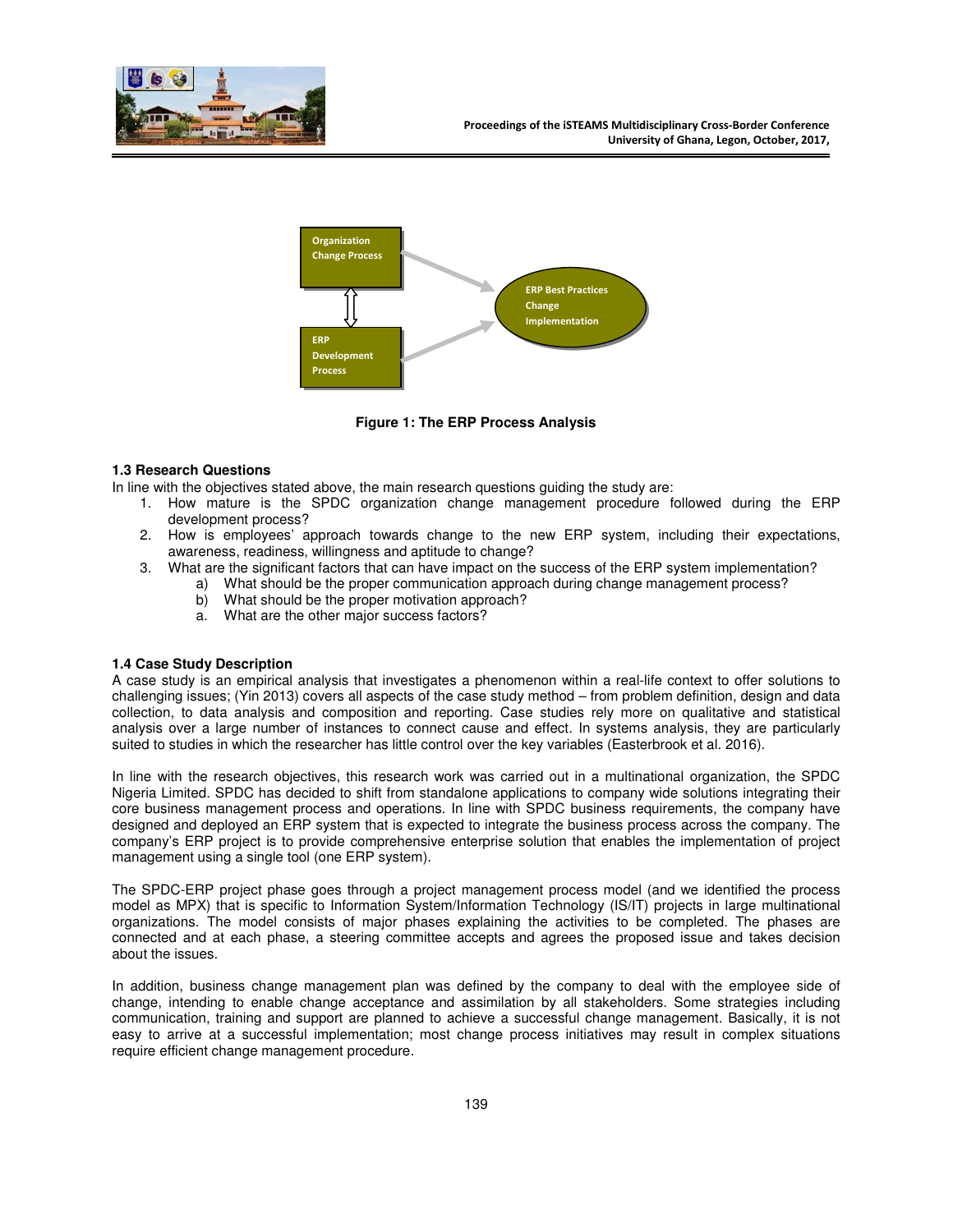

## **1.5 An Overview of SPDC Nigeria Limited**

In Nigeria, the Shell Petroleum Development Company (SPDC) is a major player in the energy services sector. SPDC Nigeria is a subsidiary of the Royal Dutch Shell that have been operating in Nigeria for almost eight decades now (since 1937), (Osarorsee, 2014). SPDC is one of the biggest energy producing corporations in Nigeria with 100% owned by Shell and operates as a joint venture with Nigerian National Petroleum Corporation (NNPC). SPDC's energy exploration and production operations are based on both onshore and offshore with oil mining lease area of approximately 31,000 square kilometres: 6,000 kilometres consisting of pipelines and flow lines (inclusive of flow stations), about eight gas plants and over 1,000 producing wells. The activities of SPDC are also noticeable in several affiliated companies it operates in Nigeria, and these include: Shell Nigeria Gas Company Limited that was established to promote gas utilization in Nigeria. Similarly, Shell Nigeria Exploration and Production Company (SNEPCO) established in 1993 to operate two offshore and three onshore oil mining licences with production sharing contract with NNPC. Shell is also a technical adviser to the Nigeria Liquefied Natural Gas (NLNG) with about 26% share of ownership. All these activities of SPDC require an efficient operation integrated management system.

## **2. LITERATURE REVIEW**

Typically, an organization consists of workforce interacting in some kind of well structured way with a common purpose of achieving the same goal, (Siau, 2004). Due to the course of time variation in an organization in terms of shape, state and quality is "organizational change", (Poole, et al 2004). Many scholars have investigated change in organizations through various categories, e.g. revolutionary vs. evolutionary (Dillard and Yutha, 2005) and (Burke, 2012), transactional vs. transformational (Burke and Litwin, 1992; Burke, 2012), incremental vs. transformative (Dunphy and Stace, 2014). In most cases, revolutionary change is radical, when it occurs, organizations break off connections with the past (Burke, 2002, (Dellard and Youtha, 2016) and it is inevitable in the existence of turbulence or if the degree of change in the environment creates a need for readjustment by the organization (Dunphy and Stace, 2014).

On the other hand, evolutionary changes are small changes, in opposition to revolutionary changes; they actualize within longer period of time and, they do not result in an overthrow of the current system ((Dillard and Youtha, 2016). Evolutionary changes are more common than revolutionary as it involves the trending nature of infrastructure used by organizations, including their application system that manages data and information for business operations and planning process, such as ERP applications, whereas there is higher resistance to revolutionary changes (Burke, 2012). The work of (Bruke, 2012) also review that revolutionary change is associated with transformational change and according to (Bridge, 2016), second-order change and transformative change by (Goesun, 2013), while evolutionary change is related with transactional change (Bruke, 2012), first-order change (Bridge, 2016) and incremental change (Goesun, 2013).

#### **2.1 Change Trends during Enterprise System Implementation in Organization**

Occasionally there seems to be strictness within the organization that small movements do not help; radical change is needed to stimulate the organization and maintain efficient business process flow (Dellard and Youtha, 2016), suggest that, if an organization wants to change the enterprise system, usually it should not be by slow degrees. Because implementing an ERP system in most cases results in a sweeping organizational change (Nah, 2002). Accordingly, Dong (2001) asserts that enterprise systems can entail either revolutionary or evolutionary change depending on the scope of the system developed.

In the view of (Davenport, 2014) asserts; it is clear that enterprise systems can offer a very high benefits but it is risky as well. To receive these benefits, change management of Enterprise System (ES) implementation should be planed carefully by applying critical success factors such as top management commitment, operations process restructuring and people side of change management (e.g. Bingi, Sharma and Godla, 1999; Jarrar, Al-Mudimigh and Zairi, 2000). Suggesting a process-based change management framework (Aladwani, 2001) notes that ERP implementation needs to include technical, organizational and people oriented strategies. Enterprise systems may encounter several technical challenges. However, they are not the primary reasons of the failure, management and business aspect has higher impact on ERP implementation success (Davenport, 1998). According to HP (Hewlett-Packard), ERP implementation has much to do with people rather than technology and processes (Jarrar, Al-Mudimigh and Zairi, 2000).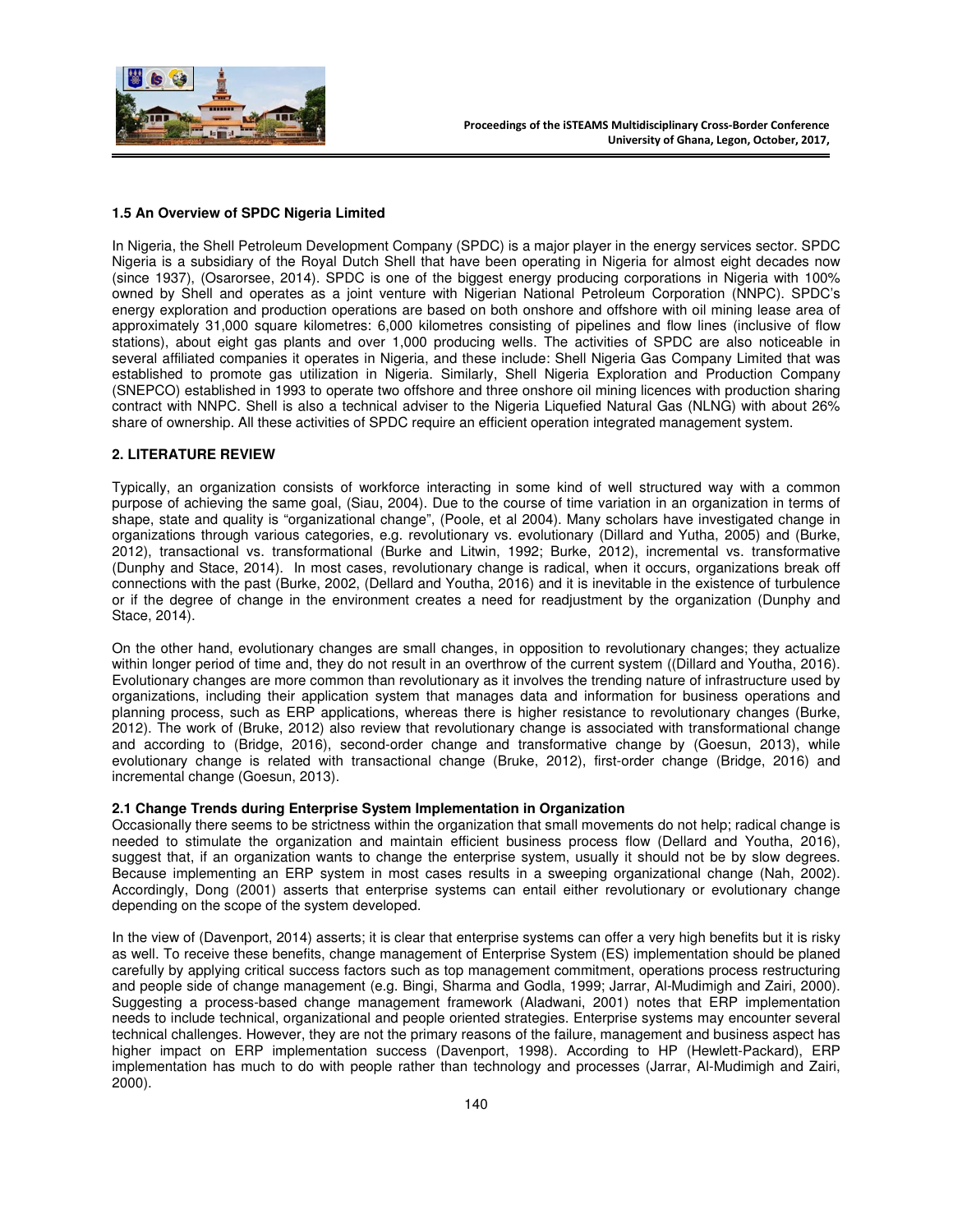

Corporate organizations may develop strategies for change plan, using appropriate change management techniques and tools, project management covering the entire business and business process redesign (Al-Mashari and Zairi, 2000). According to (Hall, 2016) and (Hong and Kim, 2002) point out the importance of ERP packages' fitted to the organization's functionalities, business structure and organizational culture. Organizational culture plays a more significant role if it is more than incremental change, because at that time success cannot be achieved by changing only the structure and the strategy (Senior and Fleming, 2006). Despite ERP's considerable growth in recent time, there are still major challenges that organizations may encounter when implementing ERP.

According to (Dillard and Yuthas 2016), most multinational firms are using ERP and that more small and midsize companies have begun to adopt ERP. In spite of ERP's promises to benefit companies and a large capital investment, not all ERP implementations have successful outcomes in organizations. High proportion of ERP implementations regularly have delayed an estimated schedule and overrun an initial estimated project cost (Ehie and Madsen, 2015). Furthermore, the literature indicates that ERP implementations have sometimes failed to achieve the organization's targets and desired outcomes. Much of the research reported that the failure of ERP implementations was not caused by the ERP software itself, but rather by a high degree of complexity from the massive changes ERP causes in organizations.

# **2.2 ERP and Employees Change Management Process**

Change management plays a vital role in ERP implementation (Jarrar, Al-Mudimigh and Zairi, 2000). The actions that are taken during change management process are specific to circumstances, organization and the project. Therefore, it is not easy to manage change, but it does not mean that it is impossible; different strategies can increase the success (Self and Schraeder, 2009). Sometimes managers believe the fallacy that if the methods for change management were successful in the past it will be successful in the future too. Their direct relationship approach may fail whilst taking account of the dynamic environment and increasing complexity of the organizations (Burke, 2012).

From employee's perspective, changing business process management usually goes through some stages with employees and it is important to note the failure of focusing more on business change rather than employee issues. Successful change can be attained paying attention to the business change and employee related issues as shown in Figure 2. It shows that when emphasis is more on business change than on employees, it may result in loosing valued staff, falling behind the timeline and decreased efficiency. Similarly, if emphasis is greater on employees than keeping the balance between employees and implementing business change, it may results in not achieving the business objectives. In business, success is achieved when business change is introduced and employees have the awareness and desire to implement the change, the knowledge and ability to make it happen and reinforcement to keep the change in place, (Hiatt and Creasey, 2003).



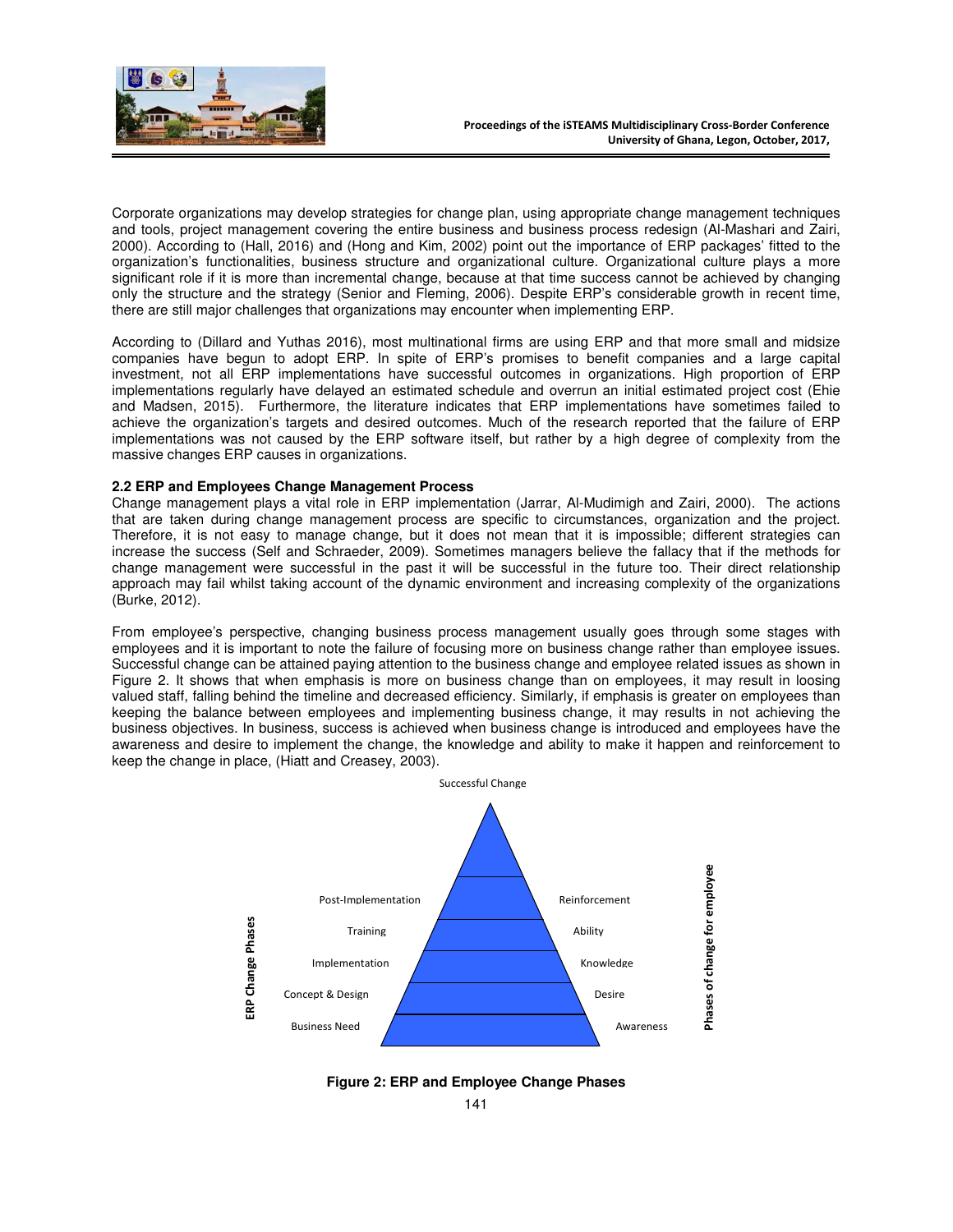

## **2.3 Change Management Process Models**

Different change management processes are available to be adopted, developed by different researchers, e.g. (Pugh, 2007), (Carter, 2008) and (Galoppin and Caems, 2007) cite Lewin's (1951) three-stage change management process model which is one of the earliest change management process model. Based on Lewin's approach Carter (2008) developed a seven-stage model addressing three factors, 'structure' of the organization, 'skills' and 'strategy' that should be considered whilst carrying out change. Unlike Carter's non-linear model, (Hayes, 2007) suggested a linear model created by Hayes and Hyde (1998), but this model includes some feedback loops and some repeatable stages. This linear model starts with analysing the external environment for threats and opportunities to find out if there is a need for change.

Clarke and Garside (1997) developed a practical framework on the bases of the best practices gathered from various organizations. They have associated different parts of change management process with some key success factors which are: 'commitment', "people issues" (social and cultural), 'communication', "tools and methodology", 'interactions with other changes. Each factor comes forward at different stages of the change process. Due to the importance of engaging higher level staff and increasing the ownership of the project in the early stages, commitment starts taking an active role just after it has been agreed to do the project and a project manager is assigned. Social and cultural issues are linked with developing a project team, whilst 'communication' is essential during team building activities and while running the project plan. The issues related with tools and project management methodology comes forward during project plan approval and interactions in the organization become prominent whilst monitoring. Based on these success factors they have developed a benchmarking tool (maturity model) by combining good practices in different change management processes. In this maturity model they have divided the success factors into five levels creating a matrix that includes a checklist of different issues within each factor on different levels. Thus, it can be used to measure the maturity degree of the change management activities.

Although each model has its own approach and benefits, but for most organization like SPDC business operations and process change management, Kurt Lewins approach to change management is suitable. There are some common aspects to most change management system model; they all start by analyzing the present status in order to realize the need for change, proceed with actions and end with process review. In the work of (Pugh, 2007) and (Self and Schraeder, 2009) assert that the first step in an implementation process should be ensuring the readiness for change.

#### **2.4 Overview of Kurt Lewin's Change Management**

Lewin's change management theory is a planned change process guide that involves three sequential different and important steps; Unfreezing Stage, Moving to a new level (or Change Stage) and Refreezing Stage.

| Unfreeze |  |  | <b>Refreezing</b> |  |
|----------|--|--|-------------------|--|
|          |  |  |                   |  |

**Unfreezing**: the change process starts with finding a method of making it possible for people to let go of an old process management pattern that was counterproductive in the organization. The desire to change occurs at this stage of the process. Example is moving from a paper based documentation system to an automated system in an organization where paper trails have become unmanageable and antiquated.

Unfreezing the present forces that maintain current employees attitudes are reduced through analysis of the present situation. Practically, important changes are realized through dialogue and re-educational activities such as team building, personal development, and brain-storming.

**Moving**: this stage involves a process of change in thoughts, feelings, behaviour, or all three, this in some way more liberating or more productive than doing things the old way. It is in this stage that employees involved (the change target team) are convinced that the new way is better than the old. After analysing the present situation, new structures and processes are put in place to achieve the desired improvements.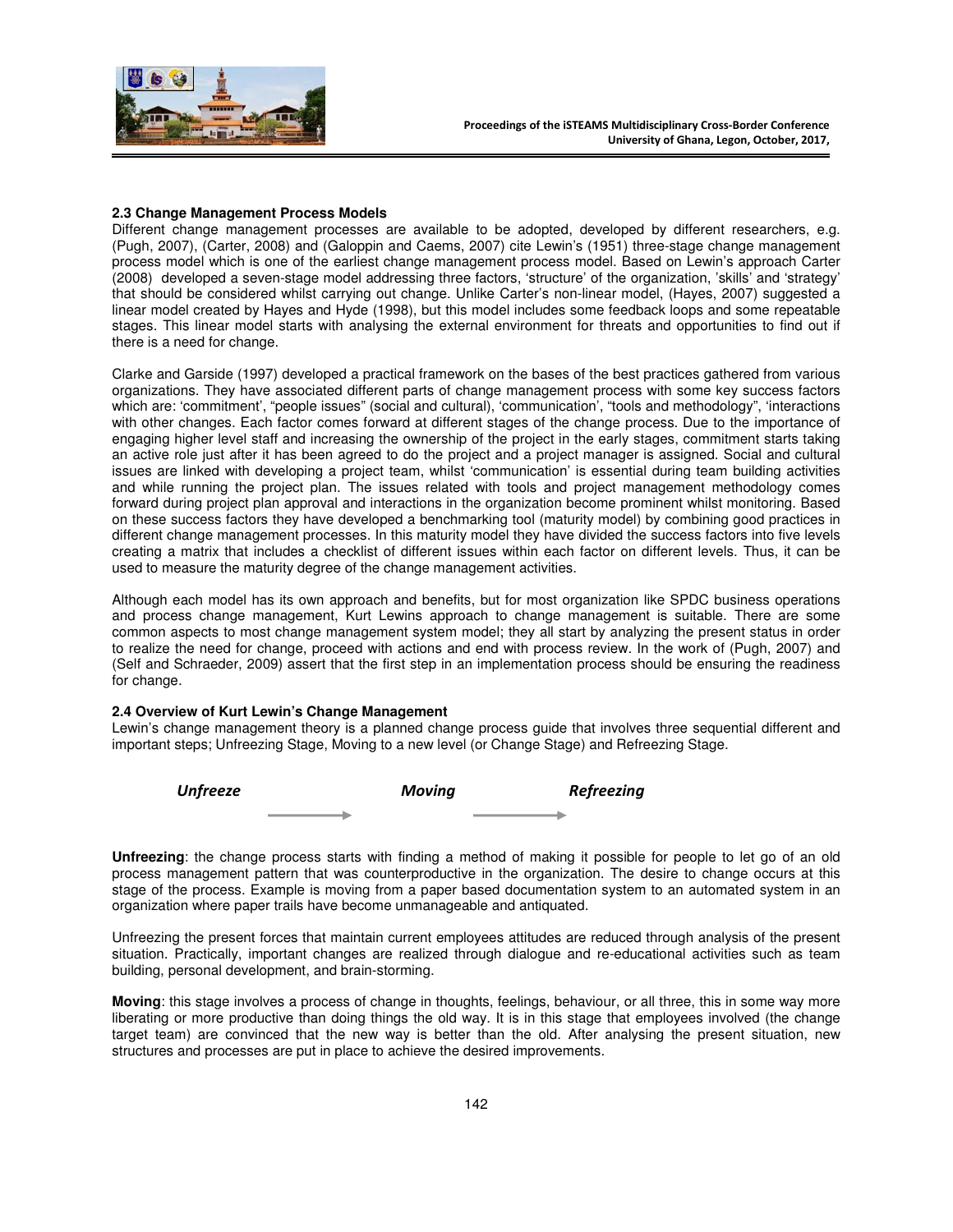

**Refreezing**: finally, the stages culminate to establish the change as a new habit or process that becomes the standard operating procedure or status quo.

## **Table 2.3: Change management process model, (Pugh, 2007)**

|                                                  | Unfreezing<br>Creating a healthy organization, being aware of the need for change, persuasion, top<br>management involvement, and building confidence, communication, identifying<br>stakeholders and managing their expectations. |  |  |  |
|--------------------------------------------------|------------------------------------------------------------------------------------------------------------------------------------------------------------------------------------------------------------------------------------|--|--|--|
| Lewin's (1951) three stage<br>model (Pugh, 2007) | Movina<br>Following a comprehensive strategy by setting unambiguous objectives and challenging<br>targets that helps individuals to develop knowledge while moving to a new level.                                                 |  |  |  |
|                                                  | Refreezing<br>Making sure that change is a part of organizational culture while changing the attitudes,<br>structure of the organization, spreading the new mindset and information.                                               |  |  |  |

Also, the model above includes human (i.e. employees) factors such as employee's behaviour, emotions and some approaches. In this vain, a change process is supposed to be systematic in which case the employee factors and hard issues such as technology, organizational formation and strategies have to be compatible with each other. Hence the change model must include both soft and hard issues within the organization. Importantly, the change process is expected to promote an open discussion of barriers and also provide collaborative development among stakeholders. Thus we adopt an integrated strategy that covers both organizational structure and people (staff and management attitudes) oriented strategies.

#### **3. RESEARCH METHODS AND DESIGN**

From the research questions above, we aim at evaluating business process change management approach from both process (i.e procedures) and people (employees) viewpoint and identifying possible proper approach that can be adopted to make the transition and implementation easier. Based on this, qualitative research approach which provides a reflective understanding of the structure of the organization of our case study in line with Kurt Lewin's change management model is professed to be suitable. The research is based on a single-case study approach that involves the observation of one organization. The case study approach is generally perceived to be mainly quantitative approach, providing an intensive investigation of a subject within an organization (or deferent organizations) to gain a wider understanding of the research investigation, (Rudestam and Newton, 2007).

#### **4. DATA COLLECTION**

During the research investigation, both the qualitative and quantitative data were collected using parallel mixed method design in which the quantitative data was embedded with qualitative one, but quantitative results are more dominated (Nagy and Biber, 2010). We used stratified sampling method to gather data in which case where target population was divided into non-overlapping groups and potential participants were randomly selected from each group. In forming the target population groups, the aim was to achieve adequate number of respondents and also to include employees who will provide comprehensive data: the top managers involved in the change management implementation or in the initial change stage of the ERP project were simply grouped according to their departments and then randomly selected managers from each group were visited for a face-to-face interview. This method was suitable and used because interviewees were seen to be able to evaluate the change process management team approach and the process continued on the idea that more viable data can be obtained and better understanding of the transition process can be achieved by listening to the users who have experienced the change management process.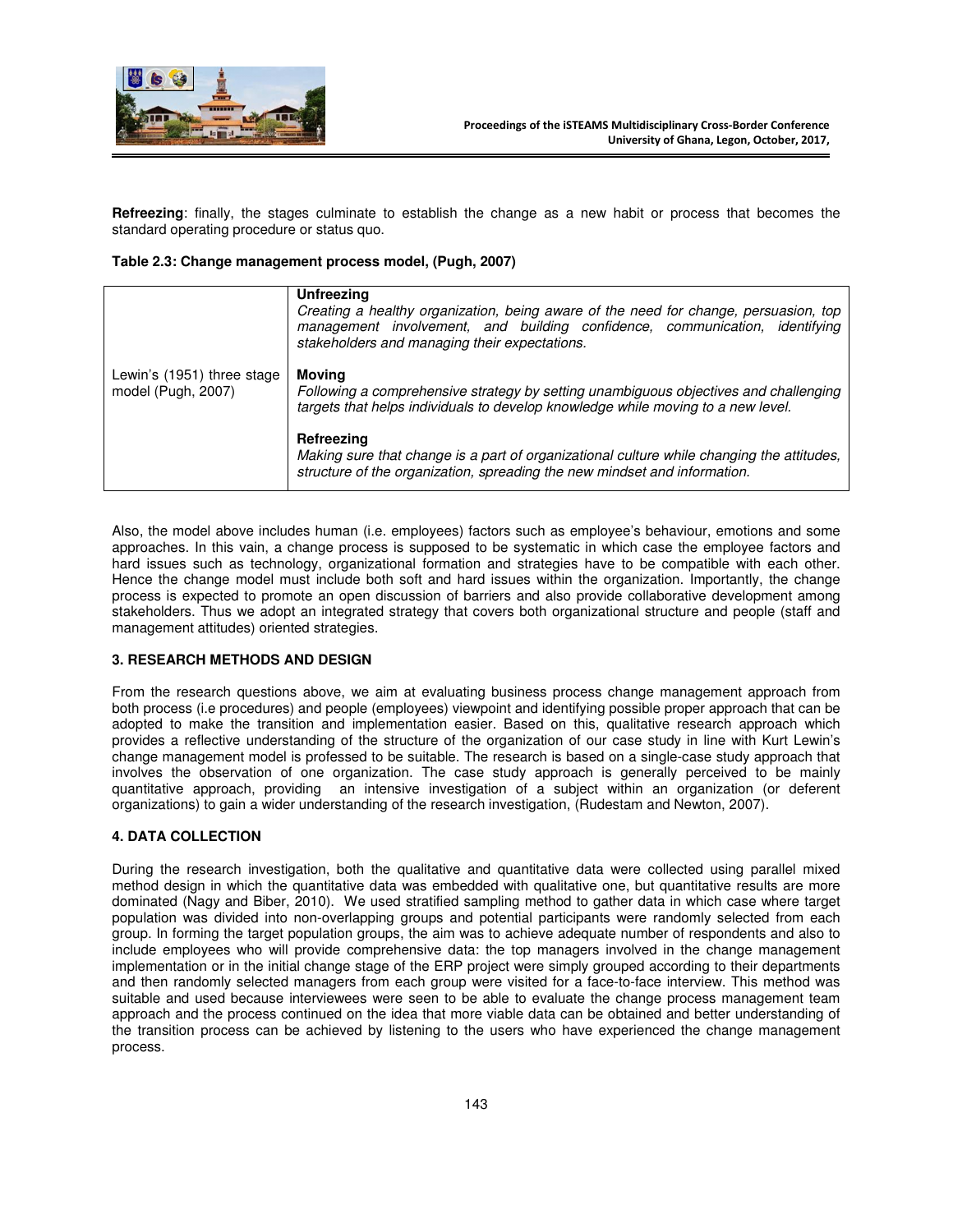

Also, the population for the study was determined using stratified sampling technique were potential users were divided into groups according to their departments and respondents were selected randomly from each group.

## **4.1 Research Instruments and Participants**

Interview questions (see Appendix) were design to collect and analyse three types of data, these are:

- a) Quantitative data through 5-point Likert Scale format and 5-point Semantic Differential Scale format.
- b) Qualitative data using open-ended questions and
- c) Demographic data allowing to identifying the group each interviewee belonged to.

Multiple choice questions were associated with participants' views on how change management process team had been working. Similarly, the open-ended questions were more related with participants' approach and perception, the problems resulted during the change management process and suggestions for the improvements. Structured type interviews were adopted for the survey, (Biggam, 2008). This means that the questions were prepared in advance and presented in the same order to achieve a focus on the research problem. For quantitative data, the survey was employed by using 5-point Likert Scale and qualitative data from open-ended questions and also demographic data, such as; gender, age, length or duration of employment, department and position. Close-ended questions were designed to bring a better understanding of users' awareness, willingness acceptance and ability to change, whereas open-ended questions aimed at revealing the expectations of users, and proper communication and motivation approach.

Total of twelve interviews were conducted the participants (comprising of employees from various departments in SPDC) who are actively involved in the SPDC-SAP project design and implementation process either as part of the team, pilot or steering committee member. Questionnaires were sent to potential users, both to employees who had experience with the project and those ones who did not have. About 81 participant response rate was 32%. Later the online sample size calculator was used (as suggested by Biggam's (2008)), and the result had validly represented the whole population with 90% confidence level and about 10.0 confidence interval. The low response rate reason was that the time was short and many employees who are potential users had not been properly informed about the project implementation, the questions participants heard made them feel uncomfortable to answer the questions, and most employees were absent for official trip or on annual leave.

#### **4.2 Data Analysis**

In our study, qualitative data like interview transcripts, internal and external documents pertaining to the SPDC-SAP ERP system development and implementation process were analyzed using content analysis: the data was coded and categorized with NVivo 11 for efficient analysis. NVivo 11 is a qualitative data analysis (QDA) application software used for research.

Similarly, quantitative data from interviews and surveys were analyzed using PASW Statistics/SPSS 18 (Statistical Package for Social Scientist) a software tool for making advanced statistical analysis. The Parameters for: Mean value, Correlation and Frequency distribution was performed to get more meaningful quantitative results. The qualitative and quantitative data complementing each other was blended in determining the maturity level of the ERP system change management process.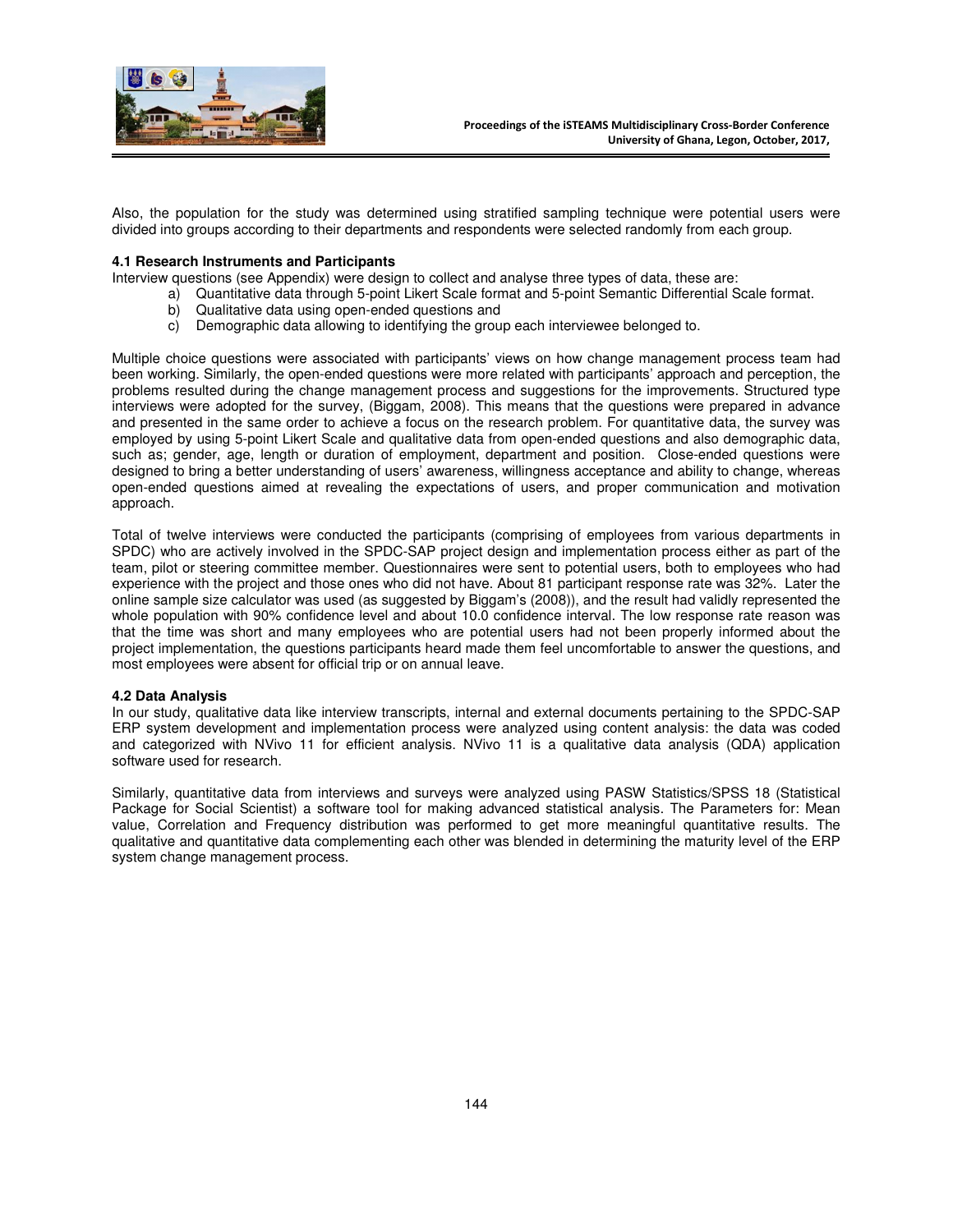

# **5. RESULTS**

We present the results of the empirical data collected through the case study. Our findings from interviews and surveys conducted were analysed objectively and it indicates that demographic features of the sample were analyzed with frequency of 71.4% of the respondents were male and 17.9% of the percentage were management staff.

| <b>Gender</b>                                                                                  | Age                                                                                                                        | <b>Manager?</b>                                                                              | <b>Department</b>                                                                                                                | <b>Involvement</b><br>in the Pilot<br><b>Phase</b>                                               |
|------------------------------------------------------------------------------------------------|----------------------------------------------------------------------------------------------------------------------------|----------------------------------------------------------------------------------------------|----------------------------------------------------------------------------------------------------------------------------------|--------------------------------------------------------------------------------------------------|
| 70<br>60<br>60<br>50<br>40<br>30<br>24<br>71.4%<br>20<br>28.6%<br>10<br>$\circ$<br>Female Male | 35<br>30<br>30<br>26<br>25<br>20<br>16<br>15<br>12<br>10<br>35.7%<br>14.3%<br>19%<br>1.%<br>5<br>$\circ$<br>30 39 40.49 50 | 69<br>70<br>60<br>50<br>40<br>30<br>82.1%<br>20<br>15<br>17.9%<br>10<br>$\circ$<br>No<br>Yes | $25 -$<br>21<br>19<br>20<br>16<br>15<br>15 <sub>1</sub><br>13<br>10<br>5<br>5%<br>17.9%<br>22.6%<br>25%<br>녑<br>e c o difer<br>₻ | 70<br>65<br>$\sim$<br>60<br>50<br>40<br>30<br>19<br>77.4%<br>20<br>22.6%<br>10<br>o<br>Yes<br>No |

**Figure 5.1: Results Showing Demographic information Base on Gender, Age, Position, Department and Project phase involvement.** 



**Figure 5.2: Chart Showing Percentage of the SPDC-SAP Users' Awareness of the Project Based on departments.**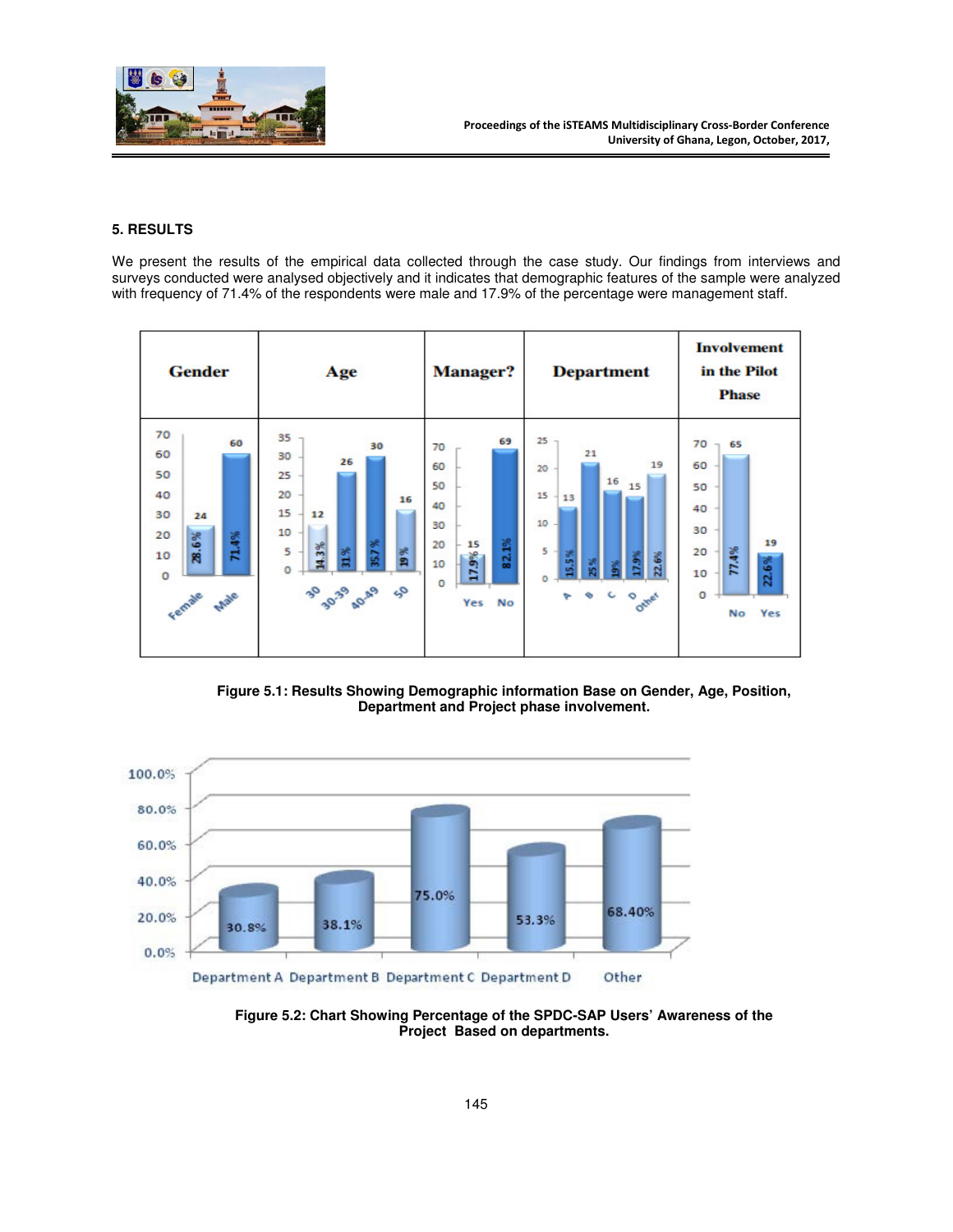

Also, majority of the respondents percentage (71.4%) of male staff were from four key departments which are: HSE Department 'A' (30.8%), Commercial and Public Relations Department 'B' (38.1%), Admin and Accounts Department 'C' (75.0%), Technical and Operations Department 'D' (53.3%) and other Department (68.4%). Only 22.6% of the respondents had been involved in the ERP development pilot phase of the project. 35.7% of the largest group were between ages 40 and 59 years. Users' response concerning awareness of the project from Table 1 indicates that: 38.1 % intend to use the system for performing their job as often as they need to as they strongly agree, 15.5 % agree that the change can enhance their career while 13.1% did not agree.

|                             | <b>Awareness of</b><br>the project |      | <b>Informed about</b><br>the progress* |      | <b>Knowing impact</b><br>of change* |          | <b>Knowing what</b><br>is expected* |         |
|-----------------------------|------------------------------------|------|----------------------------------------|------|-------------------------------------|----------|-------------------------------------|---------|
|                             | #                                  | $\%$ | #                                      | $\%$ | #                                   | $\%$     | #                                   | $\%$    |
| Strongly<br><b>Disagree</b> | 13                                 | 15.5 | 12                                     | 26.7 | 11                                  | 24.4     | 11                                  | 24.4    |
| <b>Disagree</b>             | 11                                 | 13.1 | 12                                     | 26.7 | 14                                  | 31.1     | 13                                  | 28.9    |
| Neutral                     | 15                                 | 17.9 | 12                                     | 26.7 | 8                                   | 17.8     | 11                                  | 24.4    |
| Agree                       | 13                                 | 15.5 | 6                                      | 13.3 | 10                                  | 222      | 5                                   | 11.1    |
| <b>Strongly</b><br>Agree    | 32                                 | 38.1 | 3                                      | 6.7  | $\overline{2}$                      | 4.4      | 5                                   | 11.1    |
| <b>Total</b>                | 84                                 | 100% | 45                                     | 100% | 45                                  | $100 \%$ | 45                                  | $100\%$ |

| Table 1: Showing Frequency and Percentage of the Project Awareness: |  |  |
|---------------------------------------------------------------------|--|--|
|---------------------------------------------------------------------|--|--|

Results are obtained using the data provided by participant who are aware of the project: # frequency, %: percentage.

|                 | <b>Effective</b><br>usage of<br>project man. |          | <b>Understanding</b><br>and ability to use |       | <b>Understanding the</b><br>impact of change |       | <b>Effectiveness</b><br>in resource<br>management |              |
|-----------------|----------------------------------------------|----------|--------------------------------------------|-------|----------------------------------------------|-------|---------------------------------------------------|--------------|
|                 | #                                            | %        | #                                          | $\%$  | #                                            | $\%$  | #                                                 | %            |
| <b>Very Low</b> |                                              | 8.3      | 1                                          | 8.3   |                                              | 8.3   | 3                                                 | 25.0         |
| Low             | 3                                            | 25.0     | $\overline{2}$                             | 16.7  | $\overline{1}$                               | 8.3   | $\mathbf{1}$                                      | 8.3          |
| Medium          | 5                                            | 41.7     |                                            | 8.3   | 5                                            | 41.7  | 4                                                 | 33.3         |
| High            | $\overline{2}$                               | 16.7     | 6                                          | 50.0  | 4                                            | 33.3  | $\overline{2}$                                    | 16.7         |
| Very High       | 0                                            | $\bf{0}$ | $\overline{2}$                             | 16.7  | $\vert$ 1                                    | 8.3   | $\bf{0}$                                          | $\mathbf{0}$ |
| <b>Total</b>    | 11                                           | 91.7     | 12                                         | 100.0 | 12                                           | 100.0 | 10                                                | 83.3         |
| <b>Missing</b>  | 1                                            | 8.3      |                                            | 8.3   |                                              | 8.3   | $\overline{2}$                                    | 16.7         |

Table 2: Evaluation of respondents answers with respect to Tools and Methodology.

Table 2 shows the users' response to the implementation of the new ERP system. From the employees who had not got any training, did not have experience with SPDC-SAP and were not involved in the project only 25.0% believed that they can use the software if enough training is provided. On the other hand, from the users who had been involved in the pilot, or had experience with the project or received training; 50.0% agreed that they can use the software if enough training is provided.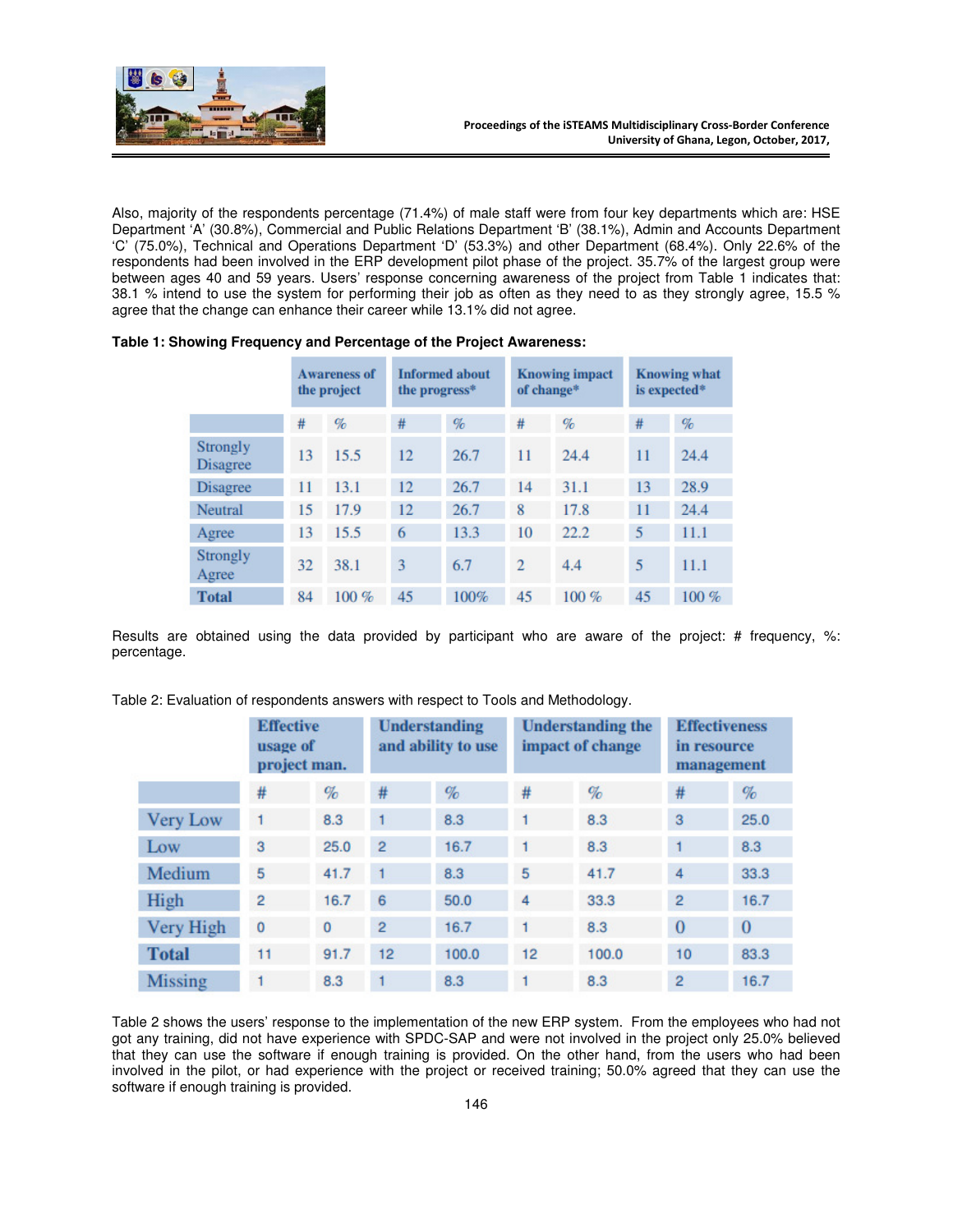

## **6. CONCLUSION**

Strong organizational change is a difficult process, most often, I.T related projects like ERP implementation do not always materialise as planned in most cases it is not possible to manage change using a streamline step of change management process. In some projects it is easy to lay down steps to follow in the project management, but when it involves ERP project development and implementation because people (developer and users) are involved and serious effort need to be put in place for critical factors: proper communication between the system developers, users' awareness of the project and training to reach success.

The main objective of this work was to focus on important factors that pertain to managing SPDC SAP ERP implementation project. Three main aspects were covered by our research questions, these are: process, users' approach to the system and key success factors of the ERP implementation.

- In the SPD-SAP ERP project implementation, it is important to create awareness of the and informed users of the project existence during an early change management process
- Feasible information should be made available to the ERP system users about the benefits and possible constraints of the system.
- The change management process should cover both technical and non technical aspects of the user organization, example: communication, motivation, commitment, information sharing, users trust issue of psychology, change management team and leadership.

## **REFERENCES**

- 1. Abdinnour-Helm, S., Lengnick-Hall, M. L. and Lengnick-Hall, C. A. (2003): Pre-Implementation attitudes and organizational readiness for implementing an ERP system. European Journal of Operational Research, Vol. 146, pp. 258-273.
- 2. Aladwani, A. M. (2001): Change management: Strategies for successful Enterprise Resource Planing Implementation. Business Process Management Journal, Vol. 7, No. 3, pp. 266-275.
- 3. Al-Mashari, M. and Zairi, M. (2000): Information and business process equality: the case of SAP R/3 implementation. The Electronic Journal on Information Systems in Developing Countries, Vol. 2, No. 4, pp. 1-15.
- 4. Beer, M. and Eisenstat, R. A. (1996): Developing an organization capable of implementing strategy and learning. Human Relations, Vol.49, No. 5, May 1996, pp. 597-620.
- 5. Beer, M., Eisenstat, R. A. and Spector, B. (1990): Why Change Programs Don't Produce Change. Harvard Business Review, Vol. 68, No. 6, November-December 1990, pp. 158-166.
- 6. Biggam, J. (2008): Succeeding with Your Masters Dissertation: Practical Step by Step Handbook. Open University Press, England.
- 7. Bingi, P., Sharma, M. K. and Godla, J. K. (1999): Critical issues affecting implementation of ERP System. Information System Management, Vol. 16, No. 3, pp. 7-15.
- 8. Bridges, W. (2016): Managing organizational transitions. Organizational Dynamics, Vol. 15, pp. 24-33.
- 9. Buchanan, D. and Badham, R. (1999): Power, Politics, and Organizational Change: Winning the Turf Game. Sage Publications, London.
- 10. Burke, W. W. and Litwin, G. H. (1992): Causal model of organizational performance and change. Journal of Management, Vol. 18, No. 3, pp. 523-545.
- 11. Burke, W. W. (2012): Organization Change: Theory and practice. Sage Publications, Thousand Oaks.
- 12. Cameron, E. and Green, M. (2004): Change Management Makin Sense: A Guide to the Model, Tools and Techniques of Organizational Change. Kogan Page Limited, Great Britain.
- 13. Carter, E. (2008): Successful Change management. The Journal for Quality and Participation, Vol. 31, No. 1, Spring 2008, pp. 20-23.
- 14. Carter, L., Ulrich, D and Goldsmith, M. (2005): Organizational Practices in Leadership Development and Organization Change: How the Best Companies Ensure Meaningful Change and Sustainable Leadership. John Wiley & Sons, San Francisco.
- 15. Clarke, A. and Garside, J. (1997): Development of best practice model for change management. European Management Journal, Vol. 15, No. 5, October 1997, pp. 537-545.